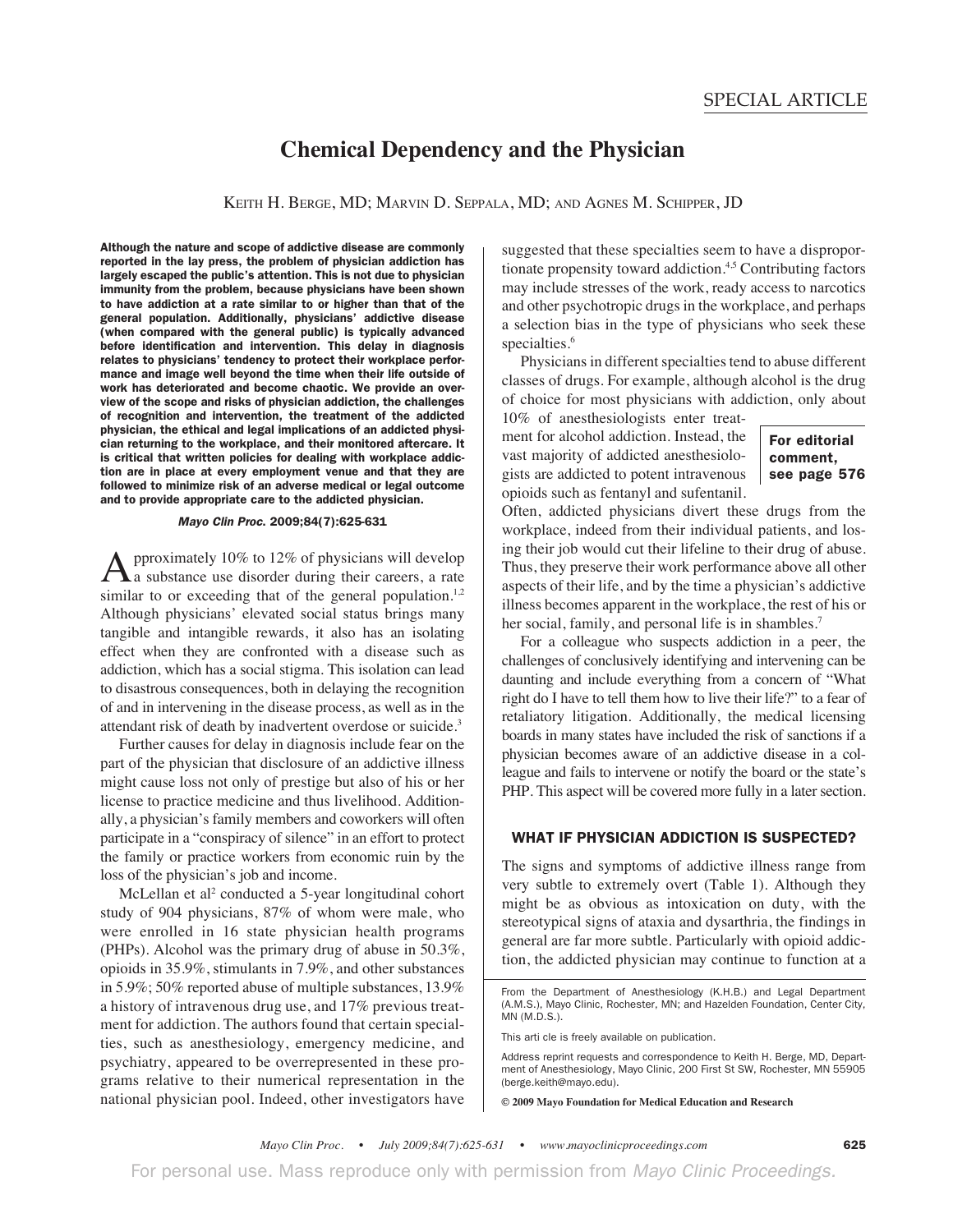|  | TABLE 1. Signs and Symptoms of Addiction That Might Appear |                  |  |
|--|------------------------------------------------------------|------------------|--|
|  |                                                            | in the Workplace |  |

| Possible signs suggestive of alcohol dependence                                             |
|---------------------------------------------------------------------------------------------|
| Alcohol on breath                                                                           |
| Slurred speech<br>Ataxia                                                                    |
|                                                                                             |
| Erratic performance or decrement in performance                                             |
| Tremulousness                                                                               |
| "Out-of-control" behavior at social events                                                  |
| Problems with law enforcement (eg, domestic abuse, driving while                            |
| intoxicated)                                                                                |
| Hidden bottles                                                                              |
| Poor personal hygiene                                                                       |
| Failure to remember events, conversations, or commitments<br>("blackouts")                  |
| Tardiness                                                                                   |
| Frequent hangovers                                                                          |
| Poor early morning performance                                                              |
| Unexplained absences                                                                        |
| Unusual traumatic injuries                                                                  |
| Mood swings                                                                                 |
| Irritability                                                                                |
| Sweating                                                                                    |
| Domestic/marital problems                                                                   |
| Isolation                                                                                   |
| Leaving the workplace early on a regular basis                                              |
| Possible signs suggestive of opiate dependence                                              |
| Periods of agitation (withdrawal) alternating with calm (drug was just<br>taken)            |
| Dilated pupils (opiate withdrawal)                                                          |
| Pinpoint pupils (side effect of opiate)                                                     |
| Excessive sweating                                                                          |
| Addition of long sleeves (to hide needle tracks)                                            |
| Frequent bathroom breaks (to take another dose)                                             |
| Frequent unexplained absences during workday                                                |
| Spending more hours at work than necessary (access source of drug)                          |
| Volunteering for extra call                                                                 |
| Volunteering to provide extra breaks or refusing breaks                                     |
| Volunteering to clean operating rooms                                                       |
| Volunteering to return waste drugs to pharmacy                                              |
| Rummaging through sharps containers                                                         |
| Sloppy record keeping or discrepancies between charted dose and<br>actual dose administered |
| Excessive narcotic use charted for patients                                                 |
| Assay of waste drug returned showing evidence of dilution                                   |
| Never returning any waste at the end of a case                                              |
| Patients arriving in postsurgical recovery room with pain out of                            |
|                                                                                             |

high level, and his or her colleagues have only a hint of a problem because of behavior changes. Although protecting the safety of our (and the addicted physician's) patients is of the utmost importance, the addicted physician who engages in parenteral opioid use has a very real risk of serious morbidity (eg, anoxic brain injury from inadvertent overdose) and death. Thus, rapid confirmation and intervention are necessary if physician addiction is suspected. Unfortunately, decisions must often be made in the face of inconclusive evidence of physician addiction or diversion of drugs for self-use. If an evaluation is delayed until evidence of physician addiction or diversion of drugs is secured "beyond a reasonable doubt," the risk of a tragic outcome

proportion to charted narcotic dose

increases. As any intervention that requires an evaluation for chemical dependency does not consist of accusing the individual of a crime—reasonable suspicion of an addictive illness is sufficient.<sup>8</sup> In the Figure, we provide a generalized (and greatly oversimplified because it is impossible to include the myriad ways these situations might unfold) approach to a prototypic investigation, intervention, and follow-up of a physician suspected of substance abuse; however, it is essential that each health care organization, regardless of its size, has written policies in place specific to the state laws. Because laws for dealing with these issues vary from state to state, the admittedly simplistic algorithm in the Figure is not sufficiently specific to substitute for a formal written policy for all health care organizations. If organizations fail to formalize in writing their policies, they are at subsequent risk of adverse medical or legal outcomes.

#### WHAT DOES INTERVENTION INVOLVE?

Although *intervention* can have different meanings in different contexts, we define it as the initial confrontation with the suspected addict in an effort to coerce the individual to submit to a formal chemical dependency evaluation by experts. An intervention is one of life's most stressful events, for both the suspected addict and those intervening. It is not to be undertaken casually; rather, it requires preparation and logistical support.<sup>9</sup> Above all, the person intervening should never simply approach the suspected addict one-on-one and ask if he or she is addicted or diverting drugs or suggest that he or she stop using or diverting drugs. This strategy is not only pointless as denial is the hallmark of addictive illness, it is also potentially dangerous because the threat to the physician's status, autonomy, security, and financial stability may drive him or her to an act of desperation such as suicide.<sup>3</sup>

In the setting of suspected acute intoxication in a physician who provides patient care or who might be reasonably expected to provide care in the near future (eg, while being "on-call" for emergency care), immediate removal from the practice setting is essential. In such cases, an intervention will include accompanying the suspected addicted physician to an established health care environment, such as the employee health clinic or emergency department, where immediate drug testing can be undertaken. If testing confirms acute intoxication, this portion of the intervention (ie, documentation of substance abuse) is now complete. Care of the physician who abuses drugs now involves taking him or her to a facility that has the means to evaluate for addiction. Faithful adherence to preexisting institutional policies is important. In a less urgent situation in which addiction is suspected in the absence of workplace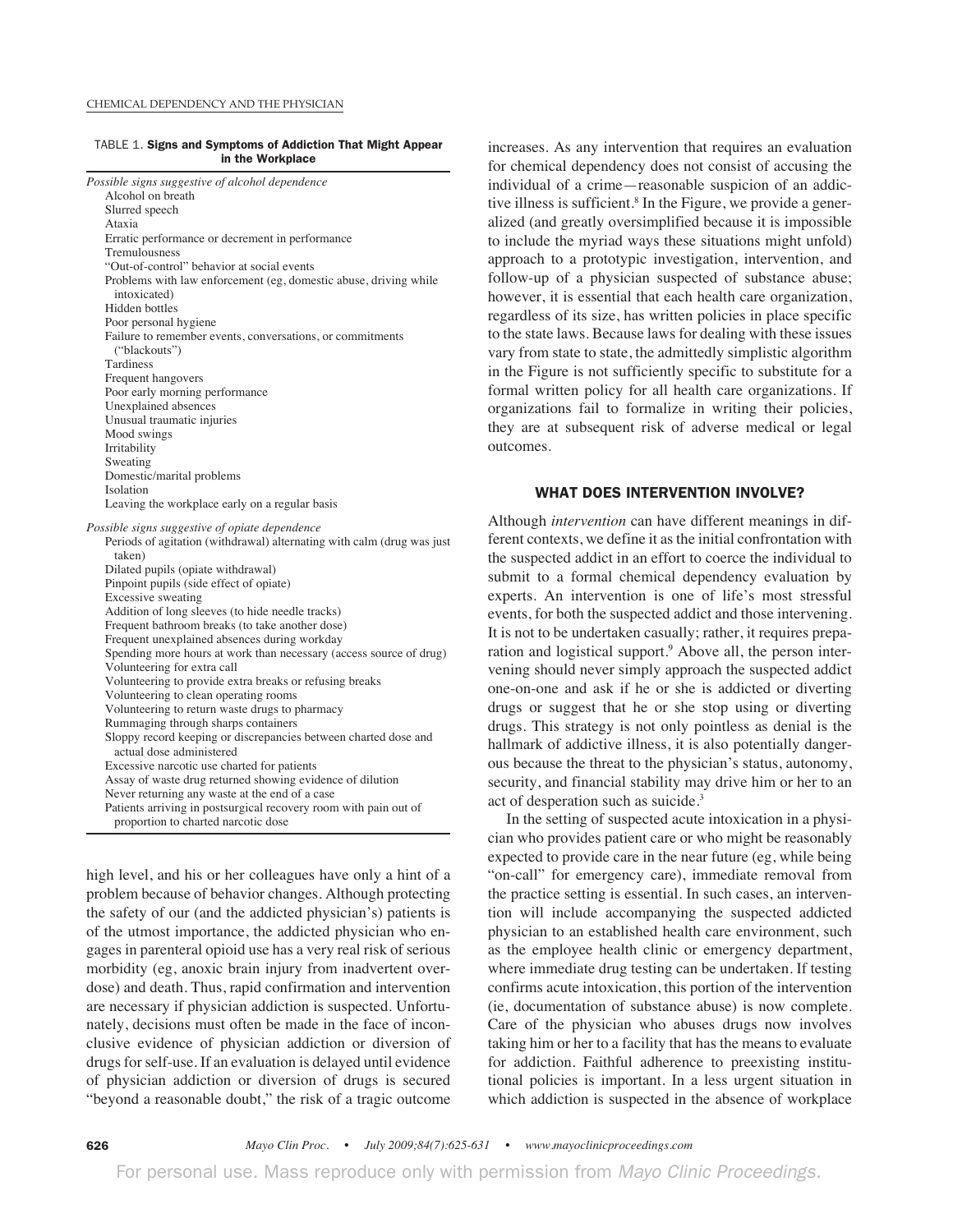

FIGURE. Generalized approach to a prototypic investigation, intervention, and follow-up of a physician suspected of abusing substances.

intoxication, it is critical that before intervention there is a plan for a chain-of-custody transfer of the suspected addict to the area where he or she will be evaluated, whether that is an employee health clinic, a state PHP, or directly to a chemical dependency expert. Most state PHPs will provide invaluable assistance with either conducting an effective

intervention or providing a recommendation for referral to a third-party specializing in interventions.10 Although it is beyond the scope of this article to provide a detailed manual on how best to perform a safe and effective intervention, in the past 20 years, theories of the timing of intervention have evolved from waiting until the addict has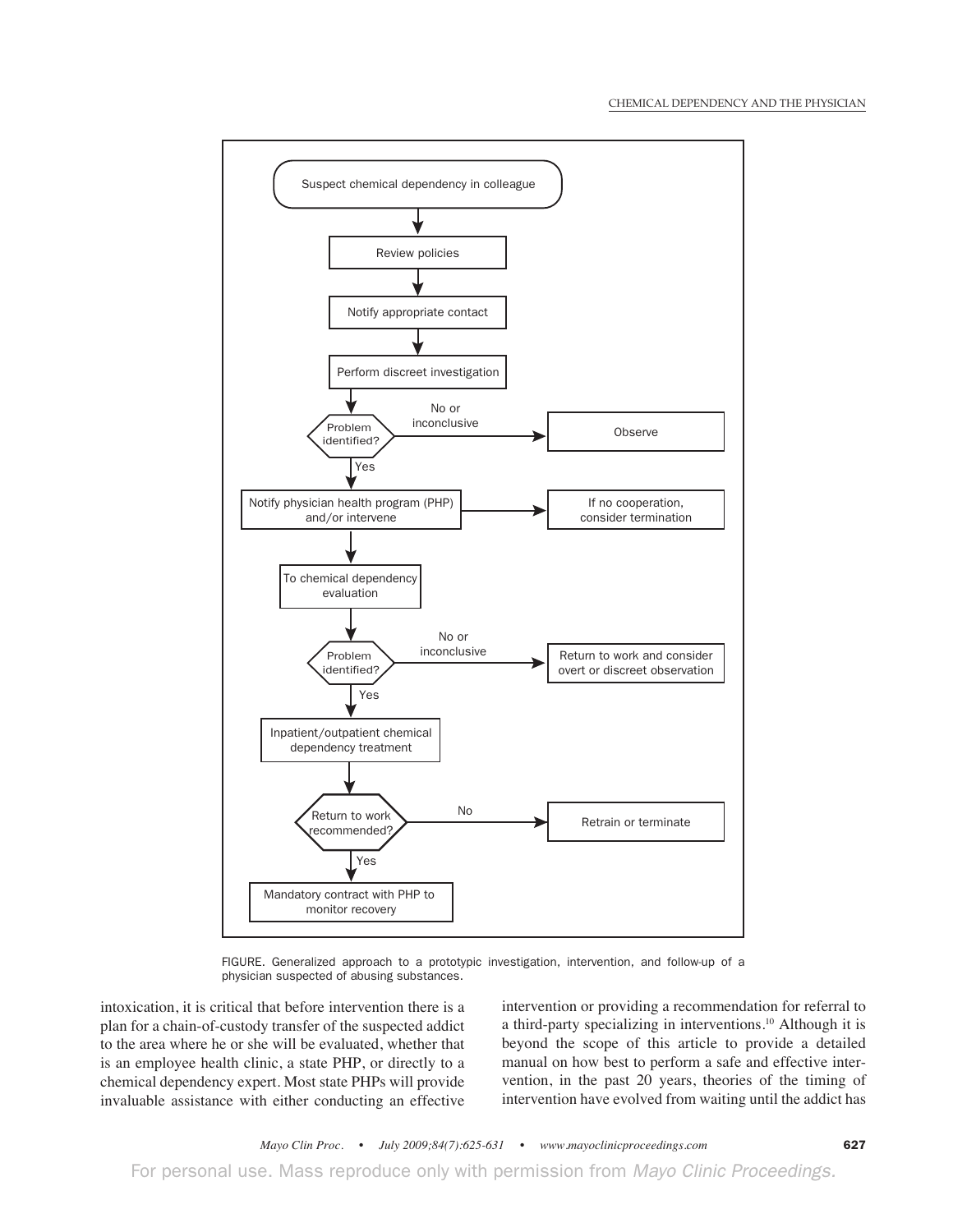reached "rock bottom," ie, the point of absolute despair and having lost everything meaningful in his or her life, to a model in which an intervention occurs earlier in the disease process. Using this confrontational approach, the addict is faced by a roomful of family members, coworkers, supervisors, etc, who offer specific evidence of the addictive behavior they have witnessed in an effort to rapidly break down the tendency of the addict to deny a problem. The addict is then immediately transferred to a chemical dependency treatment facility for detoxification, evaluation, and treatment. After any intervention, the addicted physician must never be simply sent home with instructions to check in for an evaluation at some later date because the risk of suicide is far too great (M.D.S., oral communication, March 4, 2009). The evaluation phase may last from several hours to several days and is often an inpatient process.

One frustration in the aftermath of such an intervention is that, due to confidentiality concerns, once the suspected addict is in evaluation or chemical dependency treatment, there is very little transfer of information back to the workplace regarding the accuracy of the diagnosis in question or a possible timetable for return to practice. This can prove problematic for those trying to fill the manpower gap left by the physician's absence from the workplace. Additionally, the medical evaluation of the physician can be inconclusive. In such cases, we recommend continued discreet observation of the physician for further worrisome behavior because even experts can be fooled by a well-crafted denial.

### WHAT IS CHEMICAL DEPENDENCY "TREATMENT"?

Evaluation of physicians with substance abuse disorders is difficult and requires a multidisciplinary team with experience working with this population.<sup>11</sup> The intellect that physicians rely on to learn their craft allows them to develop exceptional rationalization, denial, and resistance techniques. Thus, recognition of their disease is difficult.<sup>12</sup> During the initial evaluation, most physicians will deny having a problem. Although a detailed substance use history is essential to the diagnosis, it can be remarkably difficult to obtain. Therefore, collateral information from friends, family, coworkers, and pharmacies is required to gather documentation to support the diagnostic evaluation, and the evaluating program will typically require signed releases from the physician undergoing evaluation to obtain this vital information. The substance use evaluation seeks to determine whether addiction indeed exists and the extent of the problem. Both a complete medical history and a physical examination are necessary because addicted individuals have often neglected their health. A family evaluation gathers information about the individual's functioning

and determines how the family has been affected. Cooccurring psychiatric illness (called a dual-diagnosis, ie, substance use disorder combined with a major depressive disorder, bipolar affective disorder, or anxiety or panic disorder) is common in the addicted physician and can undermine recovery from addiction<sup>13</sup>; thus, psychiatric and psychological evaluations are needed. Cognitive screening is required to rule out substantial impairment, which can be further assessed by complete neurocognitive testing. Substantial cognitive and memory impairments are often seen in the setting of alcohol and methamphetamine dependence.

After a diagnosis of addiction has been established, treatment should be initiated at a program that specializes in the care of addicted physicians. Detoxification is frequently needed to prevent withdrawal symptoms and to provide a safe transition to a drug-free state. The patient will be assigned to an addiction counselor and a physician. Most treatment-program curricula include individual and group psychotherapy, education about addiction, and the opportunity for fellowship to reestablish positive relationships with peers.<sup>14</sup> The primary focus of most treatment programs is complete abstinence from drugs and alcohol and is based around a 12-step program, as originally crafted for the Alcoholics Anonymous model. McLellan et al<sup>2</sup> found that 95% of physicians underwent treatment on the basis of this model, with 78% entering a residential treatment program for a mean of 72 days (range, 30-90 days) and 22% entering directly into outpatient treatment. Addiction treatment is designed to help individuals recognize the extent that addiction has controlled their behavior and altered their lives. Initial treatment efforts help addicts break through denial, recognize those aspects of their lives that need attention and healing, and come to accept that they have a life- and career-threatening disease. An effort is made to provide them with the skills and resources needed to stay abstinent and address their other problems, which range from marital and family issues to loss of job or professional license.

Addiction treatment programs specializing in the care of physicians offer specific therapeutic modalities targeted at physicians. Group therapy for physicians, consisting of meetings with multiple addicted-physician peers, is a primary feature of these programs. These groups provide the opportunity for physicians to recognize their own maladaptive behaviors reflected in their peers and to discuss those issues unique to the health care workplace. This includes discussion of access to addicting medications, licensure, shame and guilt, return-to-work issues, and dealing with patients. This type of therapy requires a staff familiar with physicians and their work environment. A medical practice assessment is used to identify risks and problems in the workplace and to establish a treatment plan supportive of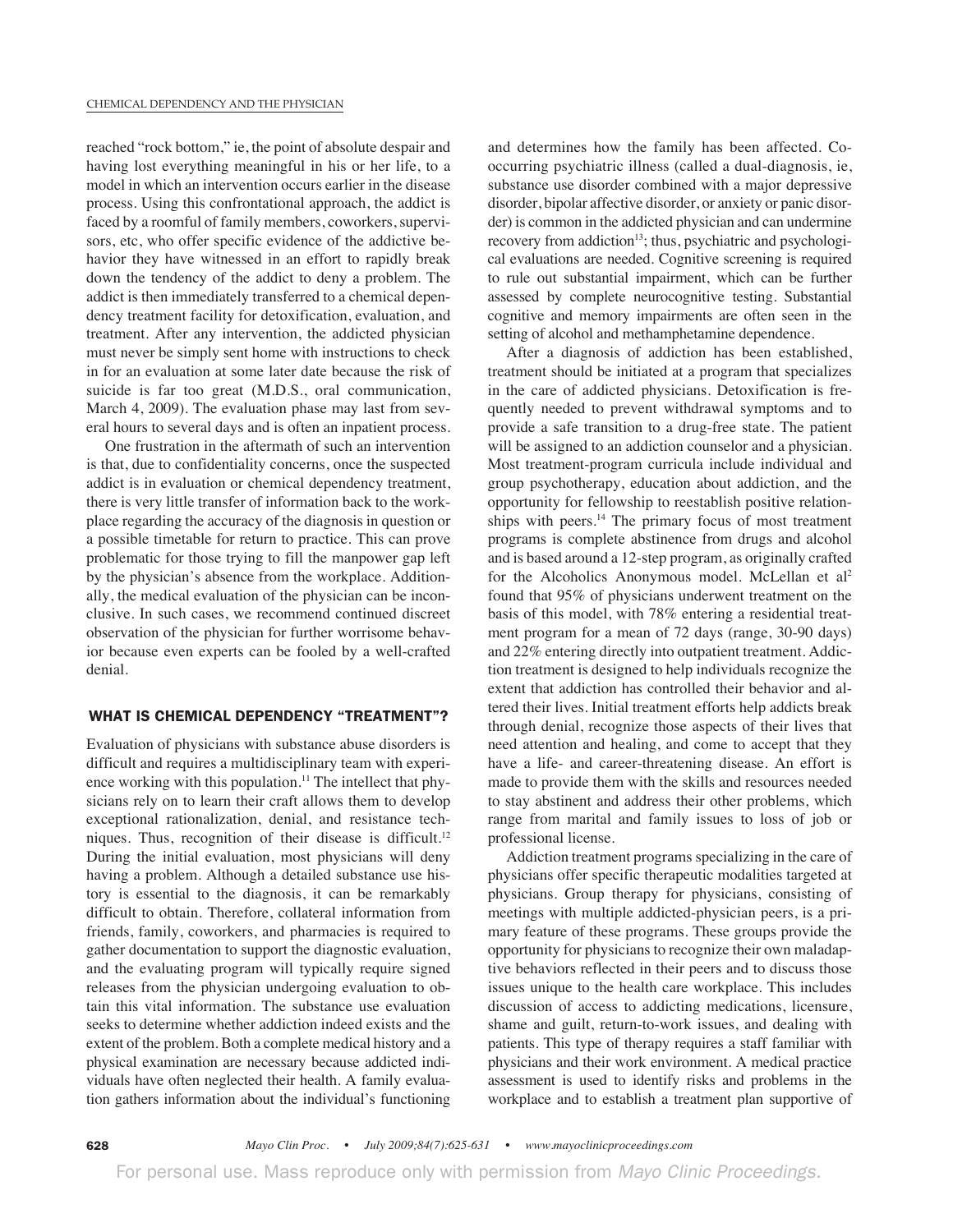TABLE 2. Opioid Abuse with Coexisting Factors

| History of major opioid abuse with                                      | Relapse risk<br>HR (95% CI) |  |
|-------------------------------------------------------------------------|-----------------------------|--|
| No psychiatric illness                                                  | $0.85(0.33-2.17)$           |  |
| Coexisting psychiatric illness<br>(dual-diagnosis)                      | 5.79 (2.89-11.42)           |  |
| Coexisting psychiatric illness and<br>family history of substance abuse | 13.25 (5.22-33.59)          |  |

 $CI =$  confidence interval;  $HR =$  hazard ratio.

abstinence. Such plans include recommendations for mutual help meetings (Alcoholics Anonymous, Narcotics Anonymous), therapy, monitoring, and workplace limitations.<sup>11</sup> The treatment plans attempt to align the patients' goals with those of their employers, the state PHP, and other interested parties (eg, the Drug Enforcement Administration). Additionally, it is beneficial for those leaving treatment to connect with physicians already in recovery from addiction and to establish a recovering peer group in their local community.

# SHOULD THE ADDICTED PHYSICIAN RETURN TO PRACTICE?

Physicians have remarkable abstinence rates after completing an addiction/rehabilitation program compared with the general population. Abstinence rates are between 74% and 90%, similar to another professional group with higher than average success rates, airline pilots.<sup>15-17</sup>

These high rates could be due to motivation to maintain licensure and to continue professional practice, as well as the extensive treatment and long-term monitoring that are required. However, there is also a disturbing rate of recidivism for addicted physicians. The Washington State PHP reviewed its experience with health care professionals during a 10-year period and found that 25% had at least 1 relapse and noted apparent contributing or confounding factors.13 Relapse risk was increased by a family history of a substance use disorder and by a coexisting psychiatric illness (dualdiagnosis). Indeed, in the setting of opioid addiction, a coexisting psychiatric illness or a positive family history of addiction resulted in a significantly increased risk of relapse. The 3 factors, when combined in a single individual, resulted in a 13-fold increase in risk of relapse (Table 2). Menk et  $al^{18}$ found that even 1 relapse can be catastrophic in the setting of addiction to potent opioids such as fentanyl, because 16% of the relapsed anesthesia residents were found dead before anyone suspected a relapse. Thus, addiction treatment and monitoring programs must account for these factors when treatment plans are being developed and when physicians are being counseled about returning to practice.

Society and the individual's investment in physician training, as well as the high abstinence rates for addicted physicians who complete an appropriate treatment pro-

| Usually required by state physician health programs<br>Abstinence from all drugs of abuse               |
|---------------------------------------------------------------------------------------------------------|
| Group therapy with other physicians provided by a professional<br>facilitator (weekly)                  |
| Individual psychotherapy (weekly)                                                                       |
| Mutual help meetings, usually a 12-step program (multiple times per<br>week)                            |
| Monitoring meeting with state program (monthly)                                                         |
| Drug screening, random and for cause (multiple per month)                                               |
| Workplace monitor to supervise return-to-work activities                                                |
| Possible further requirements<br>Psychiatric care                                                       |
| Primary care physician (no self-prescribing or prescribing for family<br>members, not even antibiotics) |
| Family therapy                                                                                          |
| Workplace limitations (eg, no access to opioids or procedures with<br>opioids)                          |
| Prescribing limitations (eg, no prescribing of controlled substances)                                   |
| Work hours limited                                                                                      |
| Neurocognitive testing                                                                                  |
| Return to work evaluation, if disability requires several months'<br>absence                            |

TABLE 3. Activities Required or Suggested by Physician Health Programs for Addicted Physicians

gram, support a rehabilitation model, not a punitive stance. Shore<sup>19</sup> revealed a high suicide rate associated with a punitive model in contrast to high recovery rates associated with a good monitoring system. Many physicians can successfully return to practice with a solid addiction recovery program and monitoring systems in place. Any physician returning to practice should engage in his or her state's PHP, and in general such participation is mandatory. These programs are usually led by physician advocates, and they provide resources for individual and group therapy, psychiatric care, mutual help meetings, body fluid monitoring for drugs of abuse, and workplace education and monitoring. Usually, PHPs require contracts with the physician that document expected activities and require compliance with the activities (Table 3) most likely to ensure abstinence and successful return to practice. Failure to comply with the program required by the PHP will result in reporting to the state's medical licensing board, at which point there will typically be a disciplinary action taken with the possibility of public disclosure, sanctions up to and including license suspension, or, in extreme cases, revocation. The PHP will generally manage the logistics of obtaining and monitoring required drug screens, both random and for cause. Such testing both promotes abstinence and establishes a record of abstinence, although limits of such testing exist that can lead to both false-positive and false-negative test results. Often, limitations on physician prescribing are put in place to include opioids or other potentially addicting medications. Return to a group practice setting with the provision of on-site supervision by peers is considered optimal but typically is not mandatory (M.D.S., e-mail communication, March 30, 2009).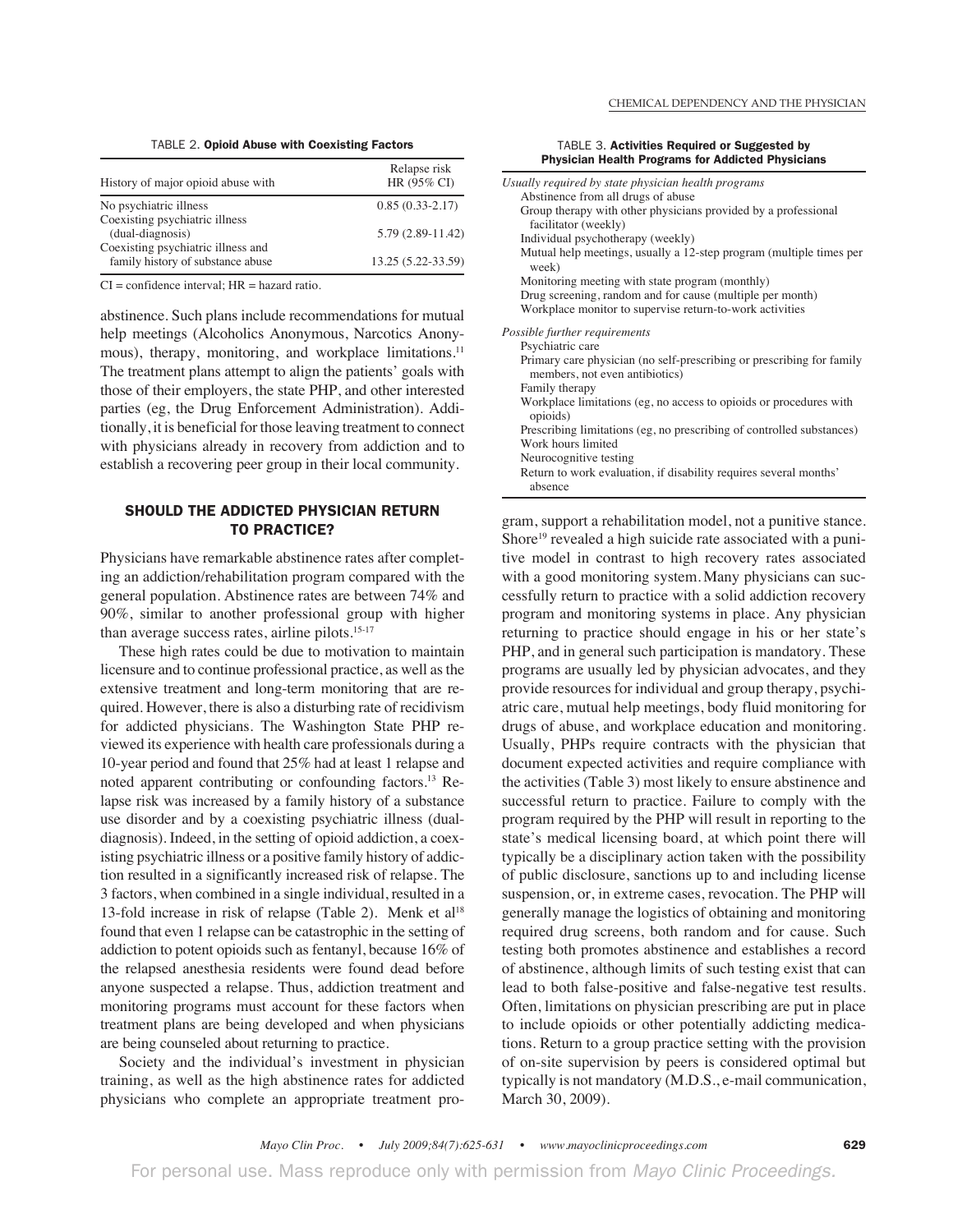Anesthesiologists represent a special case, in that access to and use of highly addictive drugs are common in anesthesia practice. Furthermore, anesthesiologists who are addicted to anesthetic agents or anesthetic supplements (eg, opioids, propofol, volatile anesthetic agents) have a uniquely high relapse rate associated with an unacceptable risk of morbidity and mortality.<sup>18</sup> As such, it is often preferable to limit the future professional activities of these once-addicted anesthesiologists to nonclinical roles such as research, teaching, and administration or to direct them to a new practice specialty. Indeed, this high relapse rate in anesthesiologists, coupled with the substantial risk that the initial manifestation of relapse will be death, has led 2 of the authors (K.H.B. and M.D.S.) to suggest in a recent editorial that anesthesia caregivers who become addicted to anesthetic agents should not be allowed to return to the operating room environment.20

#### LEGAL ASPECTS

The legal aspects of addressing physician addiction can be thorny and complex. The first legal and ethical obligation of a clinic or hospital after discovery that a staff physician has an addiction is to safeguard patients by removing the physician from practice and counseling the physician to take a leave of absence for treatment. State laws vary on drug testing of employees.<sup>21</sup> Some states disallow drug and alcohol testing unless the employer has a written drug and alcohol testing policy in place that meets certain legal requirements. Some state laws restrict random testing and limit grounds for testing based on "reasonable suspicion."

State medical licensing boards typically require physicians to self-report and to report on other physicians who are unable to practice medicine safely because of drug or alcohol use.22 Most states have a bypass mechanism that allows foregoing of a report to the state licensing board and instead allows a report to the state's PHP to satisfy this requirement.<sup>23</sup> However, these bypass programs may have eligibility requirements that exclude certain physicians from participating and require a report to the medical board. Typical exclusions are for physicians who are already under licensing board discipline, those who previously have been terminated from a professional rehabilitation program, those who have diverted controlled substances for other than self-administration, or those whose continued practice of medicine would create a serious risk of harm to the public.24 As long as the reported physician complies with the practice limitations and continuing care requirements of the rehabilitation program and abides by the requirements of the PHP, the physician engaged in a bypass program typically can avoid formal, public reprimand or disciplinary action by the licensing board. However, in California, such a bypass rehabilitation program has come under public attack for permitting impaired physicians to continue to practice and for not being effective in adequately protecting patients from substandard care.25

Federal laws, such as the Americans with Disabilities Act, $26$  and state civil rights laws<sup>27</sup> generally protect physicians actively engaged in chemical dependency treatment programs as well as recovering addicts. These laws generally require "reasonable accommodation" for the recovering alcoholic and drug addict, such as a modified work schedule. (However, the Americans with Disabilities Act specifically excludes as a covered disability "psychoactive substance abuse disorders resulting from current illegal use of drugs." 28) Furthermore, federal and state laws mandate job protection, typically up to 12 weeks, during a medical leave for addiction treatment.<sup>29</sup>

When a physician returns to work after addiction treatment, employers and hospitals generally can impose restrictions on employment, as described in the previous section. Clinics and hospitals should spell out for the returning physician the consequences of a relapse or failure to comply with any of the return-to-work conditions.

Is an impaired or recovering physician required to disclose this status to patients as part of informed consent? State courts are split on this issue. For example, in 2000 the Georgia Supreme Court ruled that no cause of action existed against a physician for his failure to disclose his drug (cocaine) use to his patient before a surgical procedure and that this failure did not void the patient's informed consent to the procedure.<sup>30</sup> In contrast, a Louisiana appellate court ruled in 1991 that a surgeon's failure to disclose his alcohol abuse voided the patient's consent to a lumbar spine procedure.31 The court reasoned that the alcohol abuse created a material risk relating to the physician's ability to perform the surgery, and if the physician had disclosed this information, the patient could have opted for another type of treatment.

### **CONCLUSION**

Addictive disease is relatively common in the general population and in the physician population. Prompt recognition of addictive disease in a physician is difficult and yet critical because delay could result in morbidity or mortality not only in the addicted physician but also in his or her patients. It is vital that written policies and procedures are in place to assist in these highly emotionally charged situations, because they will promote a consistent and effective approach to promoting early recognition of a substance abuse problem, an effective intervention, and effective treatment and aftercare. Such policies can help prevent